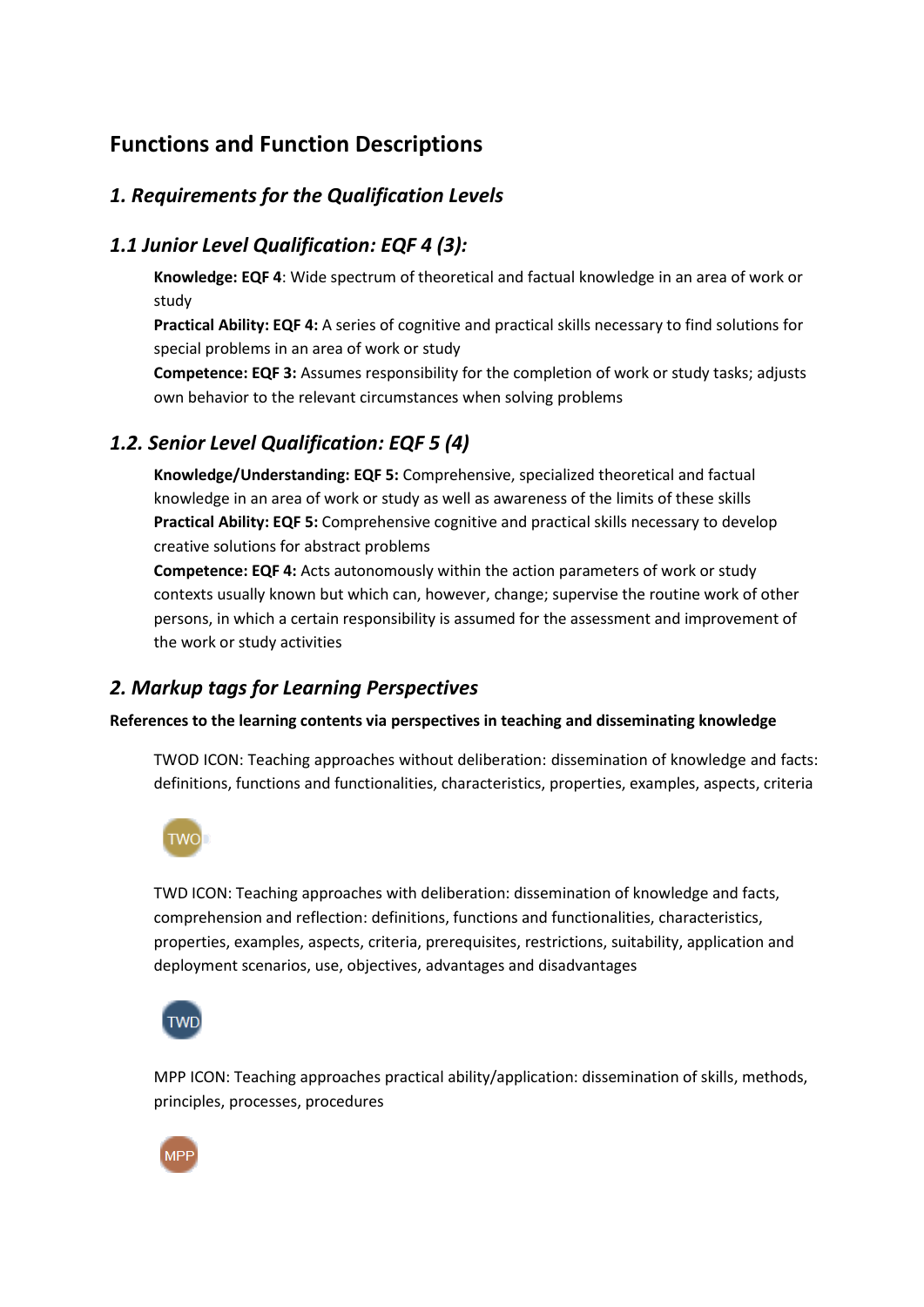## *3. Markup tags for Learning Objectives*

**References to the learning objectives to be achieved in acquiring knowledge and the qualification level to be achieved as per EQF**

ICON w: Knowledge Junior Level EQF 4: Knowledge: Reproduction of factual knowledge, terms, simple definitions, data, events or rough visualizations of theories, remembering and reproduction of facts, terms, concepts and answers



ICON x: Knowledge/Application: Junior Level EQF 4: Use of facts, application of methods, implementation, realization of processes



ICON y: Knowledge/Understanding Senior Level EQF 5:

Knowledge: Reproduction of factual knowledge, terms, simple definitions, data, events or rough visualizations of theories and Understanding: formulating and explaining issues in one's own words, presentation of theories, constructs and laws, understanding of contexts, organizing, comparing, interpreting, describing, reproduction of main ideas with respect to facts, terms, ideas and concepts in one's own words

m

ICON z: Practical Ability/Application Senior Level EQF 4: Use of facts, application of methods, implementation, realization of processes, independent problem-solving, even in new situations œ.

### *4. Functions and Functionalities of the Profiling Tool*

- 1. Checkboxes for the competence and qualification levels
	- Checkboxes for the selection of learning contents

 $\triangledown$ 

- 2. Rating scale of five stars for the competence and qualification levels
	- For self-evaluation of the emphasis of the competence and qualification levels



- 3. Selection button, Junior Level
	- Checks all checkboxes for the competence and qualification levels of the "Junior Level" competence profile
- 4. Selection button, Senior Level
	- Checks all checkboxes for the competence and qualification levels of the "Senior Level" competence profile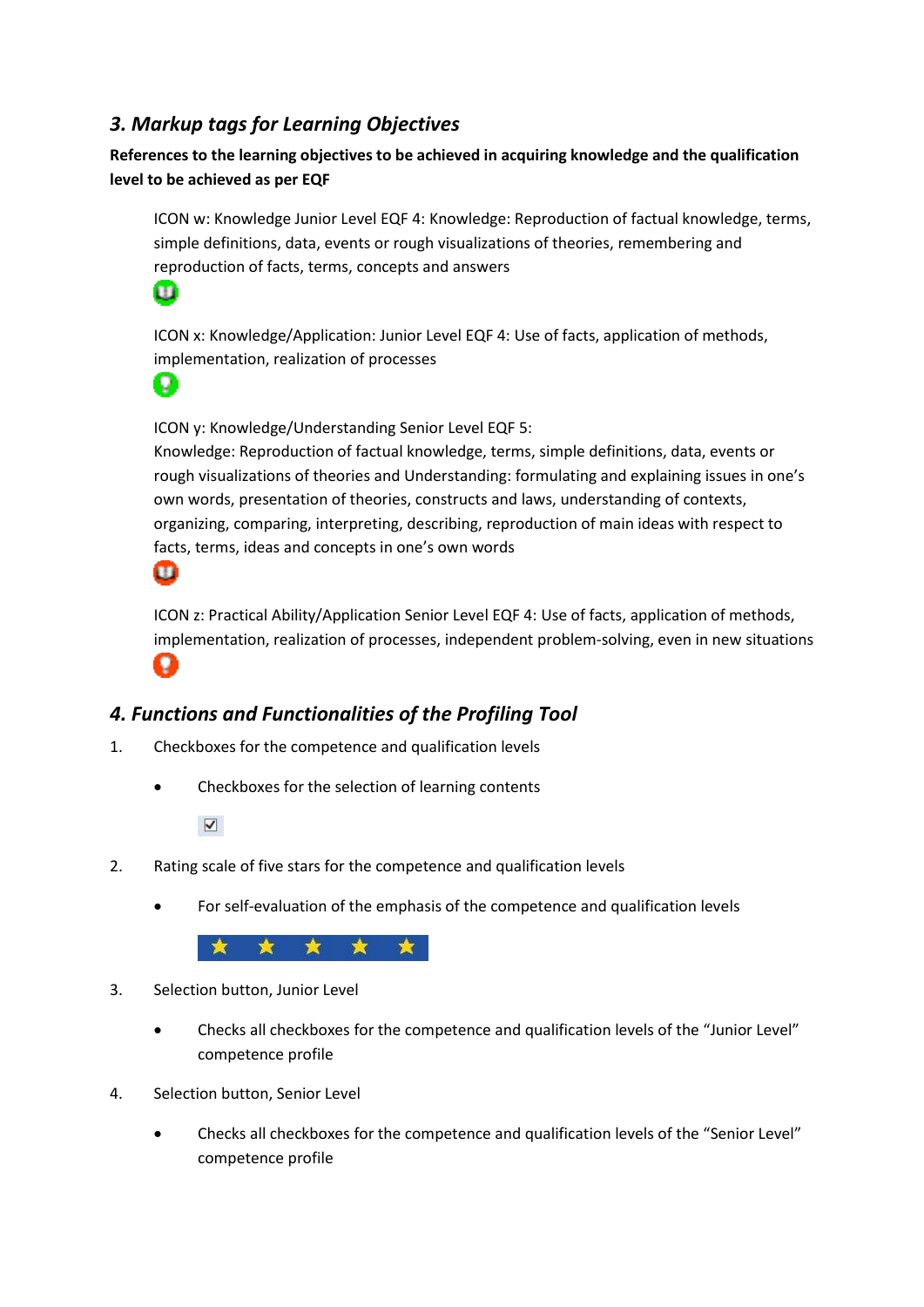- 5. Select All
	- Checks all checkboxes
- 6. Reset
	- Deletes all checks in the checkboxes
- 7. Drucken
	- Prints all contents checked in the checkboxes
- 8. PDF Export
	- Generates a PDF file with all contents checked in the checkboxes

### *5. Application scenarios*

### **Creating individual or specific competence and qualification profiles:**

- o For drafting specialized job profiles and roles
- o For targeted personnel acquisition and formulation of job openings
- o For personnel development and development of employees' specific competences
- o For the development of new educational opportunities and curricula
- o For locating and defining individual training contents and objectives
- o For the development of individual and need-based training concepts

#### **Use of the tool:**

- o Individual checking of checkboxes for all relevant contents
- o Definition of the required (target profile) or present (actual profile) emphasis of the competence and qualification levels via the rating scale
- o Printing or PDF export of the selection

### *6. Preparation of the tekom qualification consultation*

o For gap analysis and identification of individual training needs

#### **Use of the tool:**

- $\circ$  Selection of the competence and qualification requirements for the target certification level using the button "Junior Level" or "Senior Level"
- o Self-evaluation of the present (actual profile) emphasis of the competence and qualification levels via the rating scale
- o Printing or PDF export of the selection